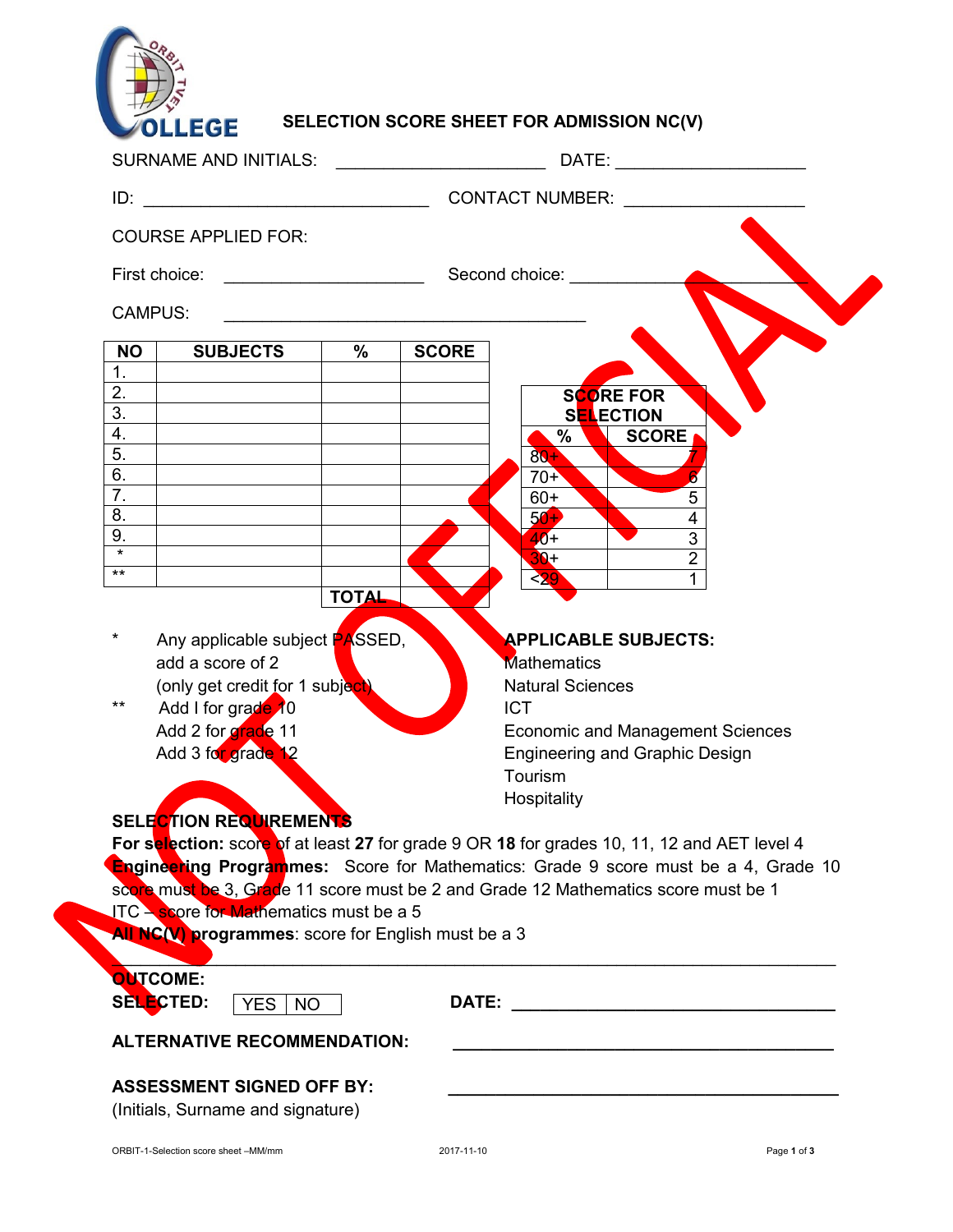

**SELECTION SCORE SHEET FOR ADMISSION**

## **REPORT 191 GENERAL (BUSINESS AND UTILITY) STUDIES N4**

|                                                                                                                                                                                                                                                                                                                                                                                                                                                                                                                                                                                                                                                                                | SURNAME AND INITIAL: University of the state of the state of the state of the state of the state of the state of the state of the state of the state of the state of the state of the state of the state of the state of the s<br>DATE: |                     |  |  |  |
|--------------------------------------------------------------------------------------------------------------------------------------------------------------------------------------------------------------------------------------------------------------------------------------------------------------------------------------------------------------------------------------------------------------------------------------------------------------------------------------------------------------------------------------------------------------------------------------------------------------------------------------------------------------------------------|-----------------------------------------------------------------------------------------------------------------------------------------------------------------------------------------------------------------------------------------|---------------------|--|--|--|
|                                                                                                                                                                                                                                                                                                                                                                                                                                                                                                                                                                                                                                                                                | <b>CONTACT NUMBER:</b>                                                                                                                                                                                                                  |                     |  |  |  |
| <b>COURSE APPLIED FOR:</b>                                                                                                                                                                                                                                                                                                                                                                                                                                                                                                                                                                                                                                                     | <b>SEMESTER</b><br>2<br>$\overline{1}$                                                                                                                                                                                                  |                     |  |  |  |
| First choice:                                                                                                                                                                                                                                                                                                                                                                                                                                                                                                                                                                                                                                                                  | Second choice:<br><u> 1990 - Johann Barbara, martxa alemani</u> ar                                                                                                                                                                      |                     |  |  |  |
| <b>CAMPUS:</b>                                                                                                                                                                                                                                                                                                                                                                                                                                                                                                                                                                                                                                                                 |                                                                                                                                                                                                                                         |                     |  |  |  |
| <b>SUBJECTS</b><br><b>NO</b><br>1.                                                                                                                                                                                                                                                                                                                                                                                                                                                                                                                                                                                                                                             | $\frac{0}{0}$<br><b>SCORE FOR</b><br><b>SCORE</b><br><b>SELECTION</b>                                                                                                                                                                   |                     |  |  |  |
| $\overline{2}$ .                                                                                                                                                                                                                                                                                                                                                                                                                                                                                                                                                                                                                                                               | $\%$<br><b>SCORE</b>                                                                                                                                                                                                                    |                     |  |  |  |
| $\overline{3}$ .                                                                                                                                                                                                                                                                                                                                                                                                                                                                                                                                                                                                                                                               | 80+<br>$70+$                                                                                                                                                                                                                            |                     |  |  |  |
| 4.<br>5.                                                                                                                                                                                                                                                                                                                                                                                                                                                                                                                                                                                                                                                                       | $60+$                                                                                                                                                                                                                                   | 5                   |  |  |  |
| 6.                                                                                                                                                                                                                                                                                                                                                                                                                                                                                                                                                                                                                                                                             | $50+$                                                                                                                                                                                                                                   | 4                   |  |  |  |
| 7.<br>$\star$                                                                                                                                                                                                                                                                                                                                                                                                                                                                                                                                                                                                                                                                  | $40+$<br>$30 +$                                                                                                                                                                                                                         | 3<br>$\overline{2}$ |  |  |  |
|                                                                                                                                                                                                                                                                                                                                                                                                                                                                                                                                                                                                                                                                                | 29<br><b>TOTAL</b>                                                                                                                                                                                                                      |                     |  |  |  |
| $^\star$<br>Any applicable subject PASSED,<br><b>APPLICABLE SUBJECTS:</b><br>add a score of 2<br>Accounting<br><b>Business Economics</b><br>(only get credit for 1 subject)<br>Economics<br>CAT (Typing)<br>Tourism<br>Hospitality<br><b>Visual Art</b><br><b>Music</b><br><b>SELECTION REQUIREMENTS</b><br>For selection: must have a score of at least 18 (6 subjects). If more subjects take 6 best<br><b>Por Financial Management:</b> must have Gr 12 Accounting with a score of 4<br>For Hospitality: must have grade 12 Consumer Studies with a score of 3<br>For Tourism: must have a score of 4 for English<br>For all Programmes: must have a score of 3 for English |                                                                                                                                                                                                                                         |                     |  |  |  |
| <b>QUTCOME:</b><br><b>SELECTED:</b><br>YES   NO                                                                                                                                                                                                                                                                                                                                                                                                                                                                                                                                                                                                                                |                                                                                                                                                                                                                                         |                     |  |  |  |
| <b>ALTERNATIVE RECOMMENDATION:</b>                                                                                                                                                                                                                                                                                                                                                                                                                                                                                                                                                                                                                                             |                                                                                                                                                                                                                                         |                     |  |  |  |
| <b>ASSESSMENTSIGNED OFF BY:</b><br>(Initials, Surname and signature)                                                                                                                                                                                                                                                                                                                                                                                                                                                                                                                                                                                                           |                                                                                                                                                                                                                                         |                     |  |  |  |